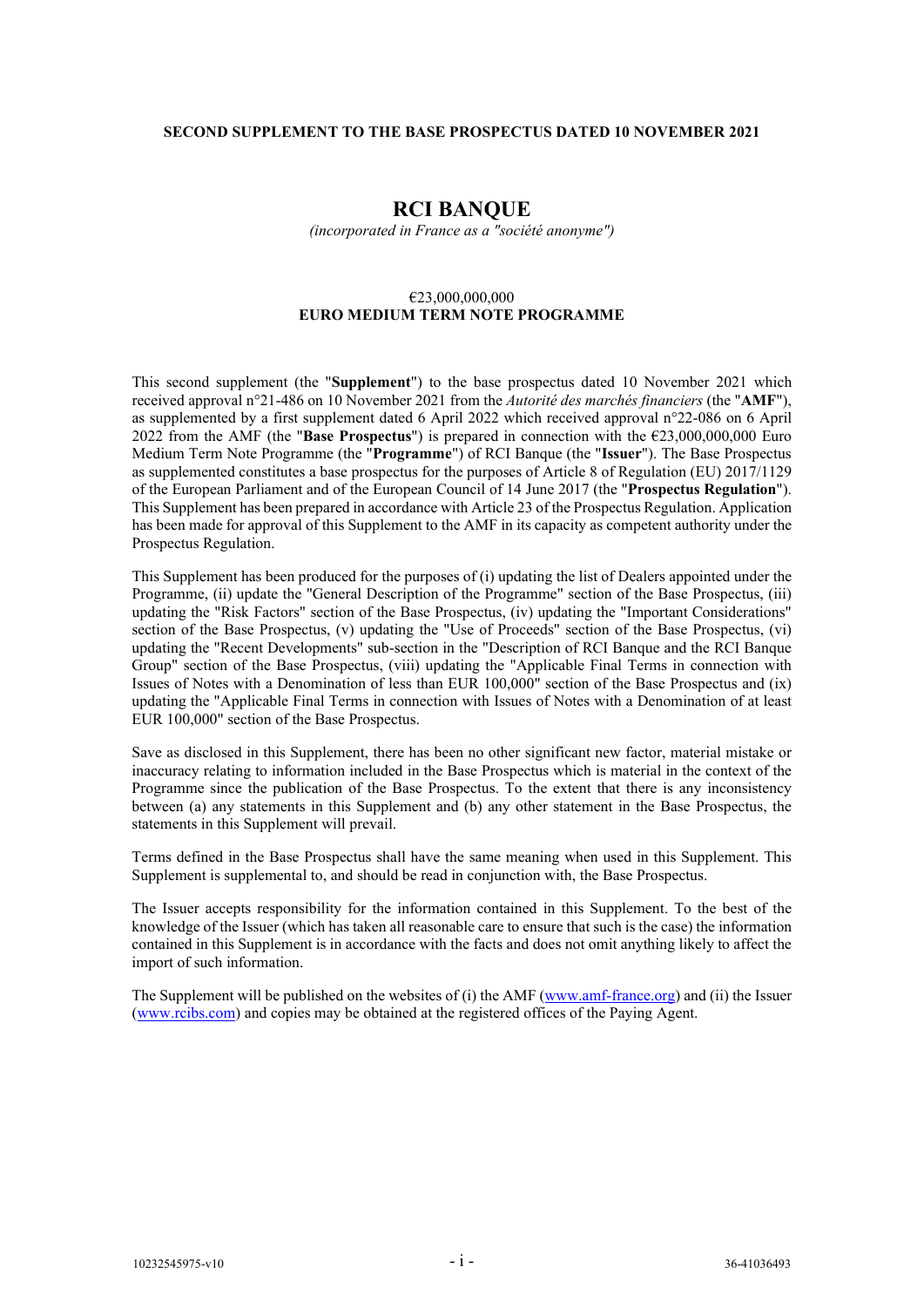To the extent applicable and in accordance with Article 23.2 of the Prospectus Regulation, investors who have already agreed to purchase or subscribe for Notes to be issued under the Programme before this Supplement is published, have the right, exercisable within three working days after the publication of this Supplement, to withdraw their acceptances, provided that the significant new factor, material mistake or material inaccuracy referred to in this Supplement arose or was noted before the closing of the offer period or the delivery of the Notes, whichever occurs first. That offer period may be extended by the Issuer. This right to withdrawal shall expire by close of business on 2 June 2022. Investors may contact the Authorised Offerors should they wish to exercise the right to withdrawal.

The date of this Supplement is 30 May 2022.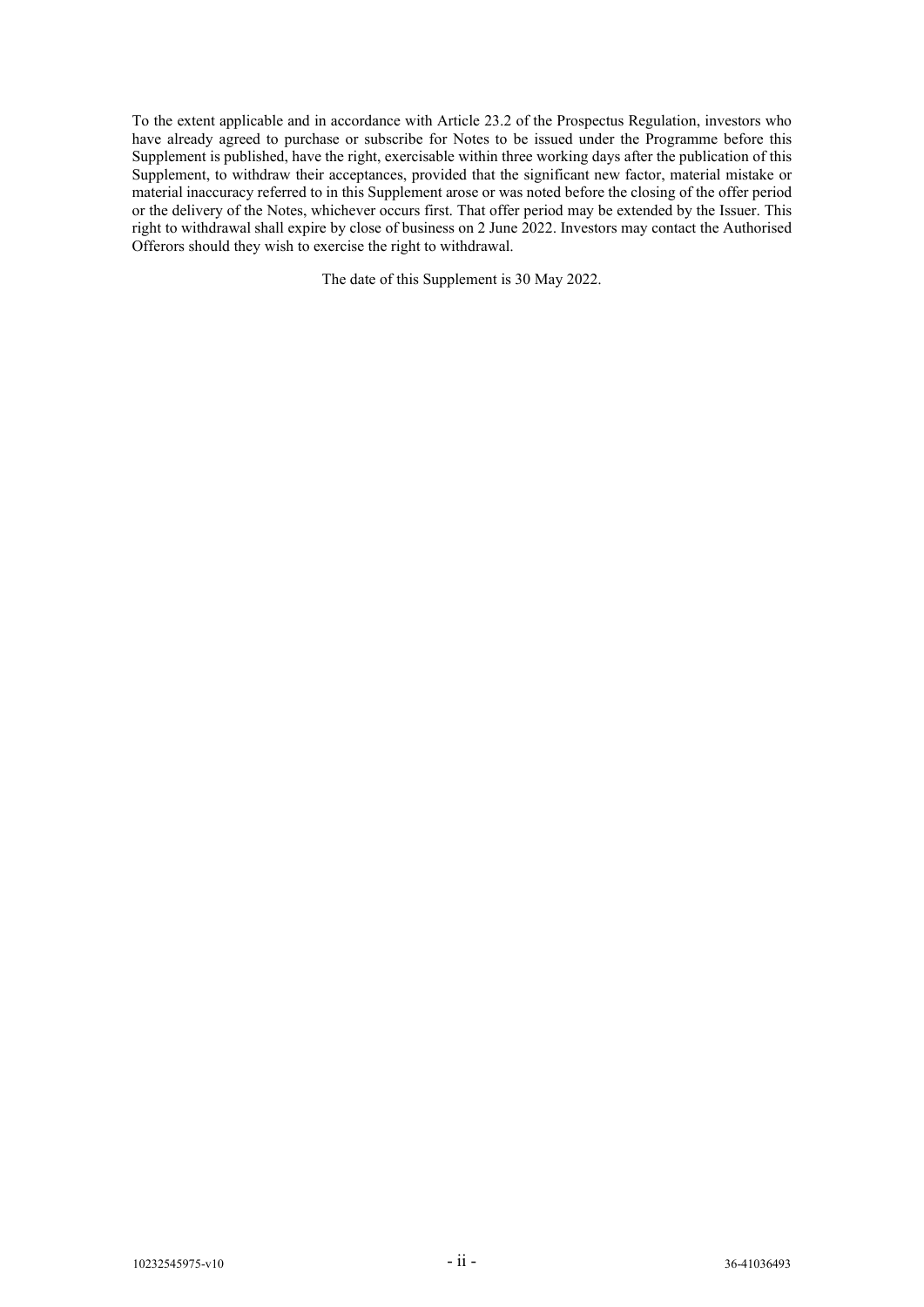## **CONTENTS OF SUPPLEMENT**

| <b>Section of Supplement</b><br>Page                           |
|----------------------------------------------------------------|
|                                                                |
|                                                                |
|                                                                |
|                                                                |
|                                                                |
| APPLICABLE FINAL TERMS IN CONNECTION WITH ISSUES OF NOTES WITH |
| APPLICABLE FINAL TERMS IN CONNECTION WITH ISSUES OF NOTES WITH |
| PERSONS RESPONSIBLE FOR THE INFORMATION GIVEN IN THIS          |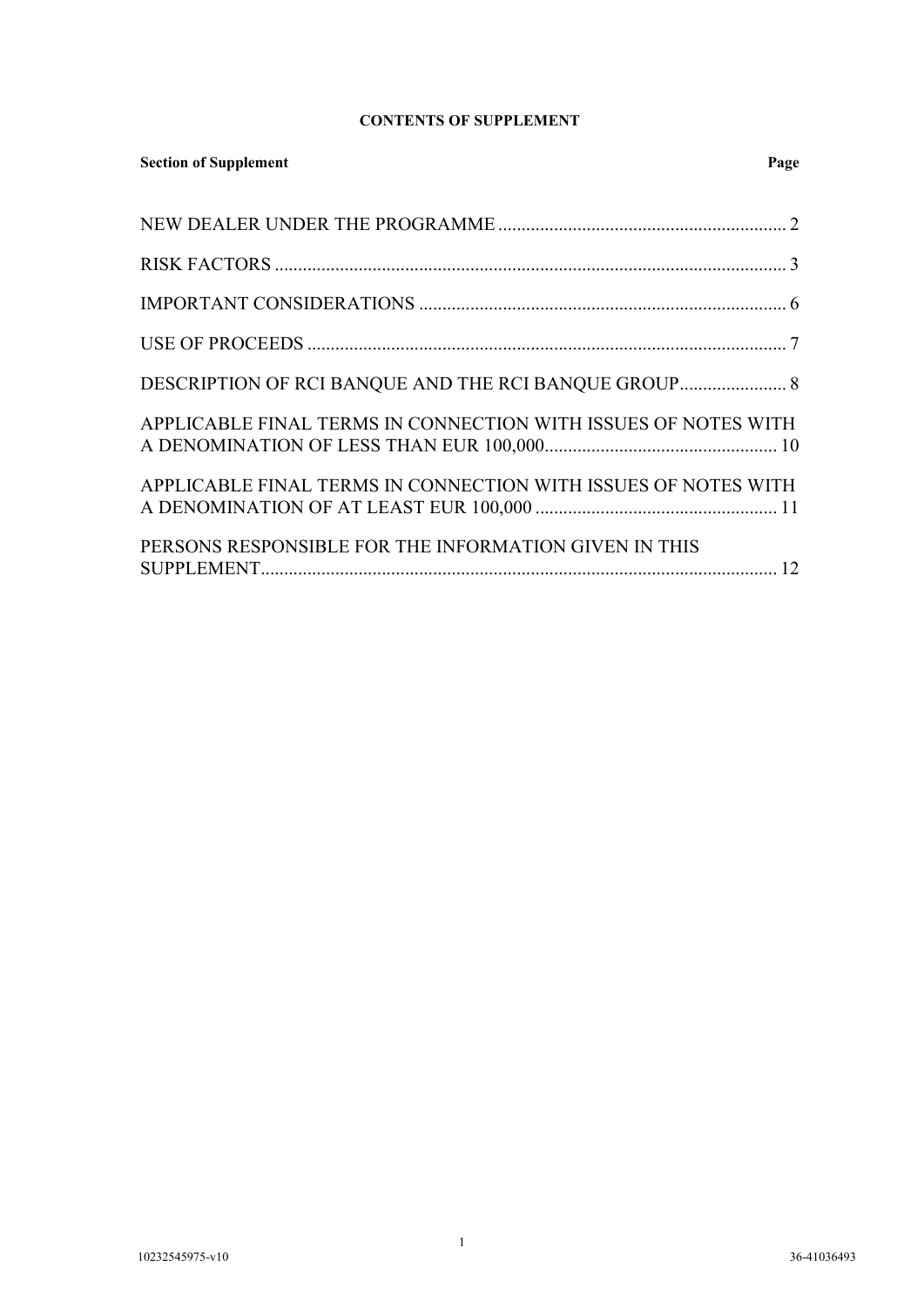# **NEW DEALER UNDER THE PROGRAMME**

The list of "Dealers" referred to on pages iii and 1 of the Base Prospectus shall be updated by adding "Crédit Agricole Corporate and Investment Bank".

<span id="page-3-0"></span>The list of "Dealers" referred to on page 149 of the Base Prospectus shall be updated by adding the following:

### "**Crédit Agricole Corporate and Investment Bank**

12, Place des Etats-Unis CS 70052 92547 Montrouge Cedex France"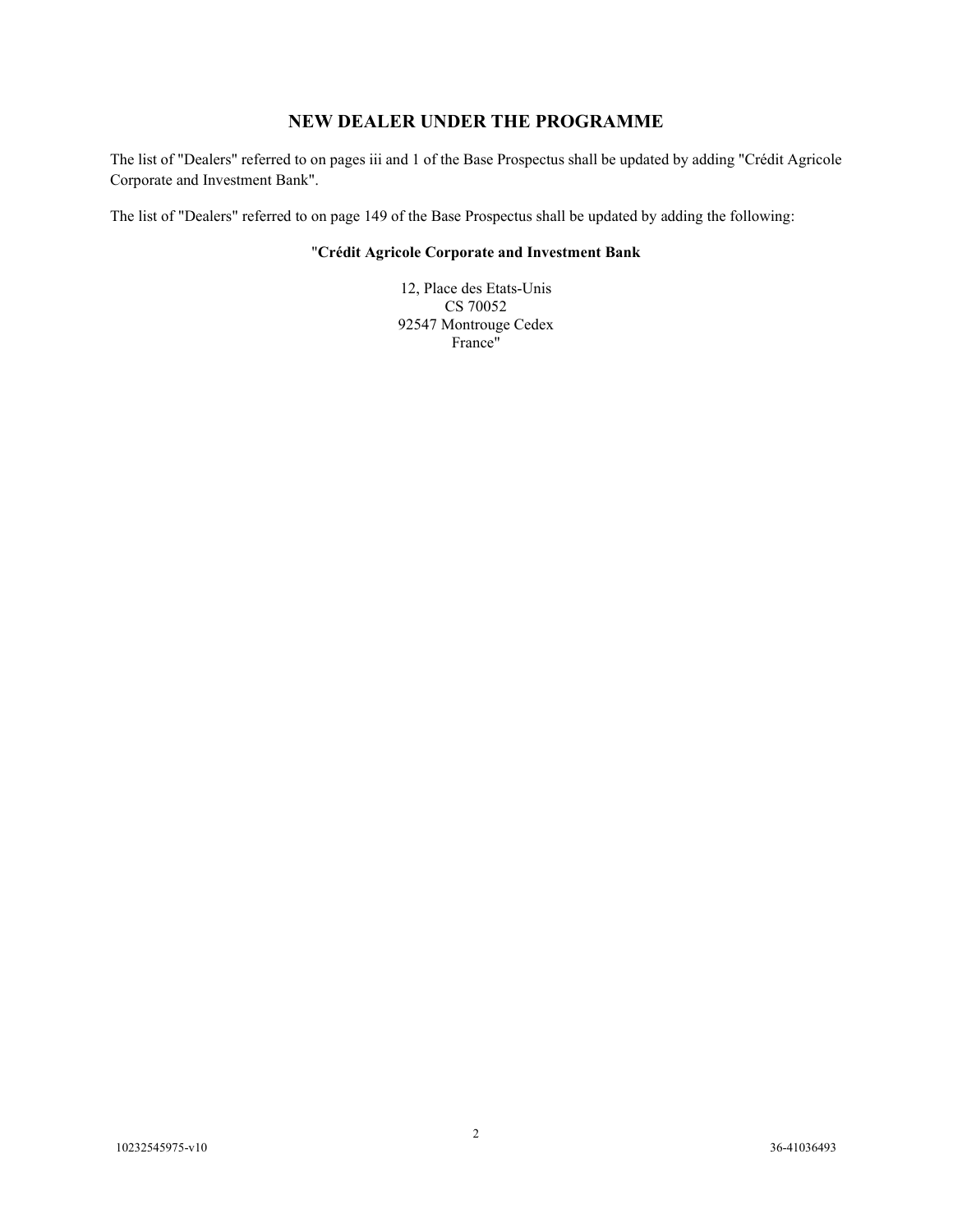## **GENERAL DESCRIPTION OF THE ISSUER**

The following paragraph is added at the end of the "General Description of the Issuer" section on page 6:

"**Use of Proceeds**: The net proceeds of each issue of Notes will be applied (a) for the general financing purposes of the Issuer and its consolidated subsidiaries, (b) to finance or refinance loans and lease contracts for (i) vehicles with zero tailpipe emissions ("**Eligible Vehicles**") and (ii) a selected pool of charging infrastructure for electric vehicles ("**Eligible Infrastructure**") (together, the "**Eligible Green Portfolio**") in accordance with the Issuer's green bond framework (the "**Green Bond Framework**") and as further described in the "Use of Proceeds" section below ("**Green Bonds**"); or (c) to finance any other particular identified use of proceeds, as stated in Part B, Item 5 of the applicable Final Terms."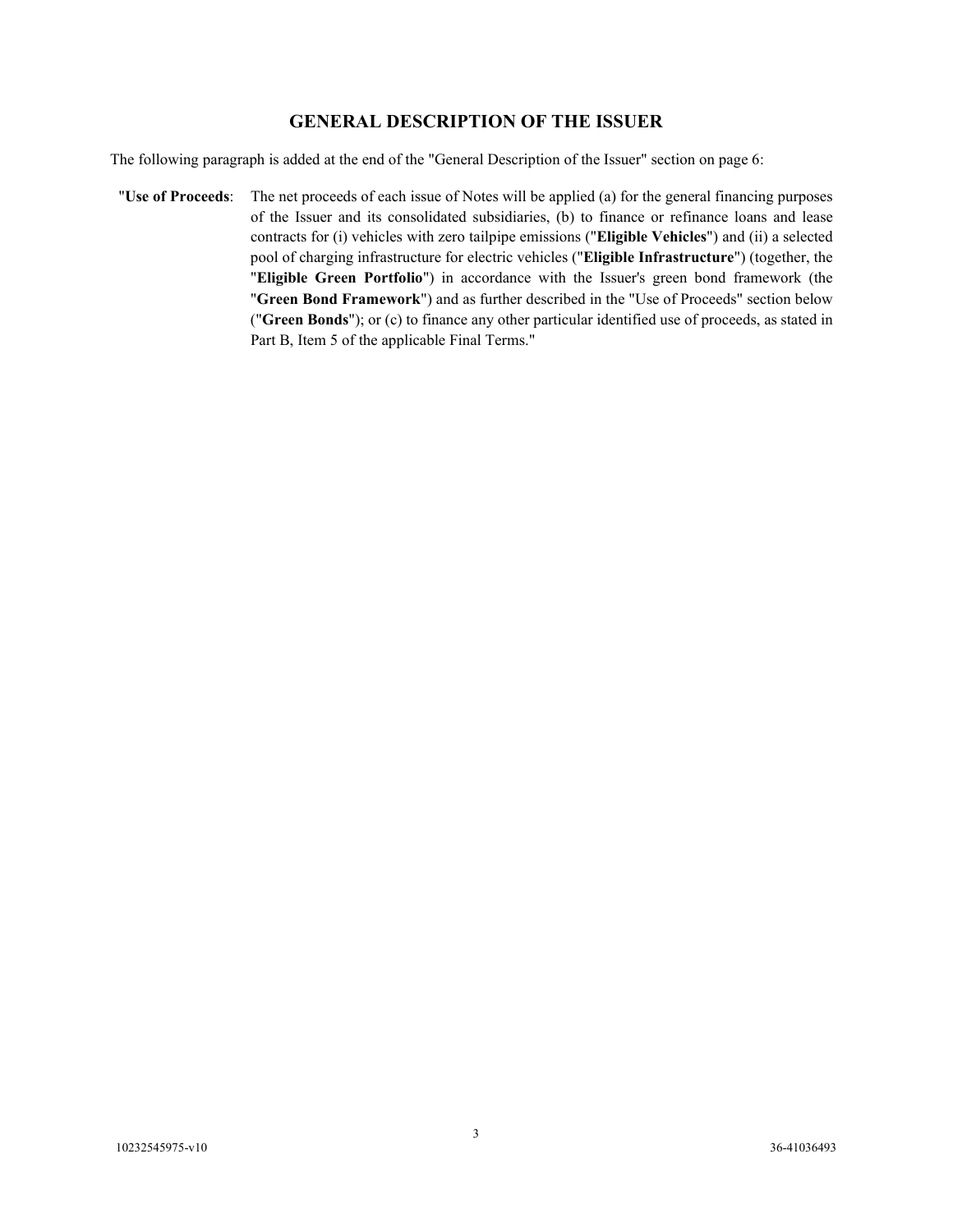## **RISK FACTORS**

The following risk factor shall be added in the sub-section "Risk factors relating to the Notes" in the "Risk factors" section, at the end of Part C (*Risks related to the structure and features of a particular issue of Notes*) on page 28 of the Base Prospectus:

#### <span id="page-5-0"></span>"*(4) Risk related to Green Bonds*

#### *Notes issued as Green Bonds with a specific use of proceeds, may not meet investor expectations or requirements*

As described in the section "*Use of Proceeds*" of this Base Prospectus, the Final Terms relating to a specific Tranche of Notes may provide that it is the Issuer's intention to apply an amount equal to the net proceeds of the issue of those Notes to finance or refinance loans and lease contracts for (i) vehicles with zero tailpipe emissions ("**Eligible Vehicles**") and (ii) a selected pool of charging infrastructure for electric vehicles ("**Eligible Infrastructure**") (together, the "**Eligible Green Portfolio**") in accordance with the Issuer's green bond framework (the "**Green Bond Framework**").

While it is the intention of the Issuer to apply the proceeds of any Notes issued as Green Bonds to the Eligible Green Portfolio and to report on the application of such proceeds to the Eligible Green Portfolio as described in "*Use of Proceeds*" below and/or in the applicable Final Terms, there is no contractual obligation to do so. The relevant loans and lease contracts may not be capable of being implemented in or substantially in such manner and/or in accordance with any timing schedule, and accordingly such proceeds may not be totally or partially disbursed for such loans and lease contracts, and such loans and lease contracts may not be completed within any specified period or at all or with the results or outcome (whether or not related to the environment) as originally expected or anticipated by the Issuer. Any such event or failure by the Issuer will not constitute an Event of Default under the Notes issued as Green Bonds or a default of the Issuer for any purpose.

A prospective investor should have regard to the information set out in the section "*Use of Proceeds*" and determine for itself the relevance of such information for the purpose of an investment in such Notes together with any other investigation it deems necessary. Such use of proceeds may not satisfy any present or future investment criteria or guidelines with which an investor is required, or intends, to comply, in particular with regard to any direct or indirect environmental or sustainability impact of any project or uses, the subject of or related to, the Green Bond Framework.

The Eligible Green Portfolio may not meet investor expectations or requirements regarding such "green" or similar labels (including Regulation (EU) 2020/852 of the European Parliament and of the Council of 18 June 2020 on the establishment of a framework to facilitate sustainable investment (the "**Sustainable Finance Taxonomy Regulation**") or the Sustainable Finance Taxonomy Regulation as it forms part of domestic law in the United Kingdom by virtue of the EUWA).

Sustainalytics has issued an independent opinion on the Issuer's Green Bond Framework (the "**Second Party Opinion**"). The Second Party Opinion provides an opinion on certain environmental and related considerations is a statement of opinion, not a statement of fact. The Second Party Opinion and any other such opinion or certification is not intended to address any credit, market or other aspects of any investment in any Note, including without limitation market price, marketability, investor preference or suitability of any security or any other factors that may affect the value of the Notes.

A failure of the Notes issued as Green Bonds to meet investor expectations or requirements as to their "green" or equivalent characteristics including the failure to apply proceeds to the Eligible Green Portfolio, the failure to provide, or the withdrawal of, a third party opinion or certification, the Notes ceasing to be listed or admitted to trading on any dedicated stock exchange or securities market as aforesaid or the failure by the Issuer to report on the use of proceeds or the Eligible Green Portfolio as anticipated, may have a material adverse effect on the value of such Notes and/or may have consequences for certain investors with portfolio mandates to invest in green assets (which consequences may include the need to sell the Notes as a result of the Notes not falling within the investor's investment criteria or mandate).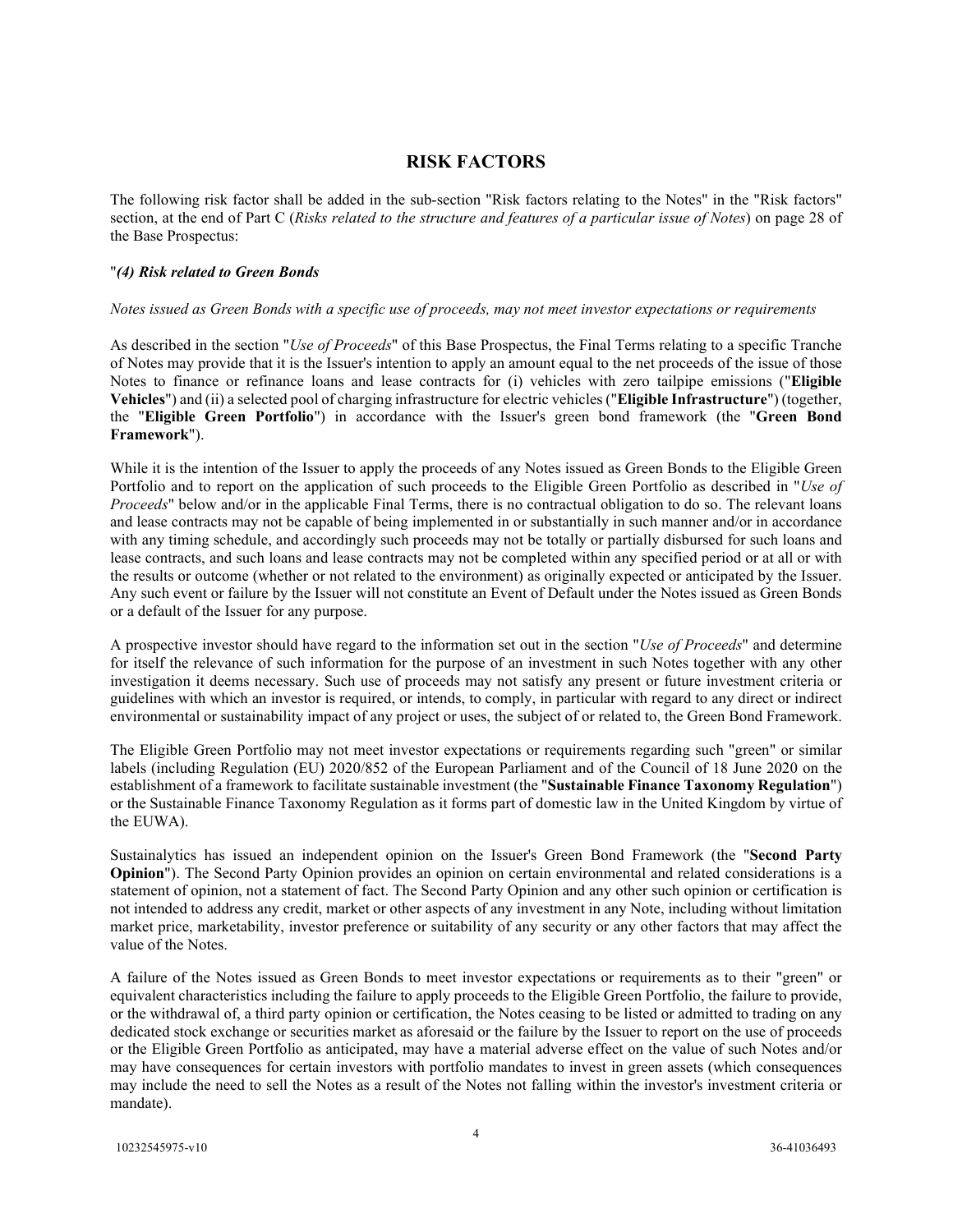#### *Green Bonds are not linked to the performance of the Eligible Green Portfolio, do not benefit from any arrangements*  to enhance the performance of the Notes or any contractual rights derived solely from the intended use of proceeds of *such Notes*

The performance of the Green Bonds is not linked to the performance of the Eligible Green Portfolio or the performance of the Issuer in respect of any environmental or similar targets. There will be no segregation of assets and liabilities in respect of the Green Bonds and the Eligible Green Portfolio. Consequently, neither payments of principal and/or interest on the Green Bonds nor any rights of Noteholders shall depend on the performance of the Eligible Green Portfolio or the performance of the Issuer in respect of any such environmental or similar targets. Holders of any Green Bonds shall have no preferential rights or priority against the assets of the Eligible Green Portfolio nor benefit from any arrangements to enhance the performance of the Notes."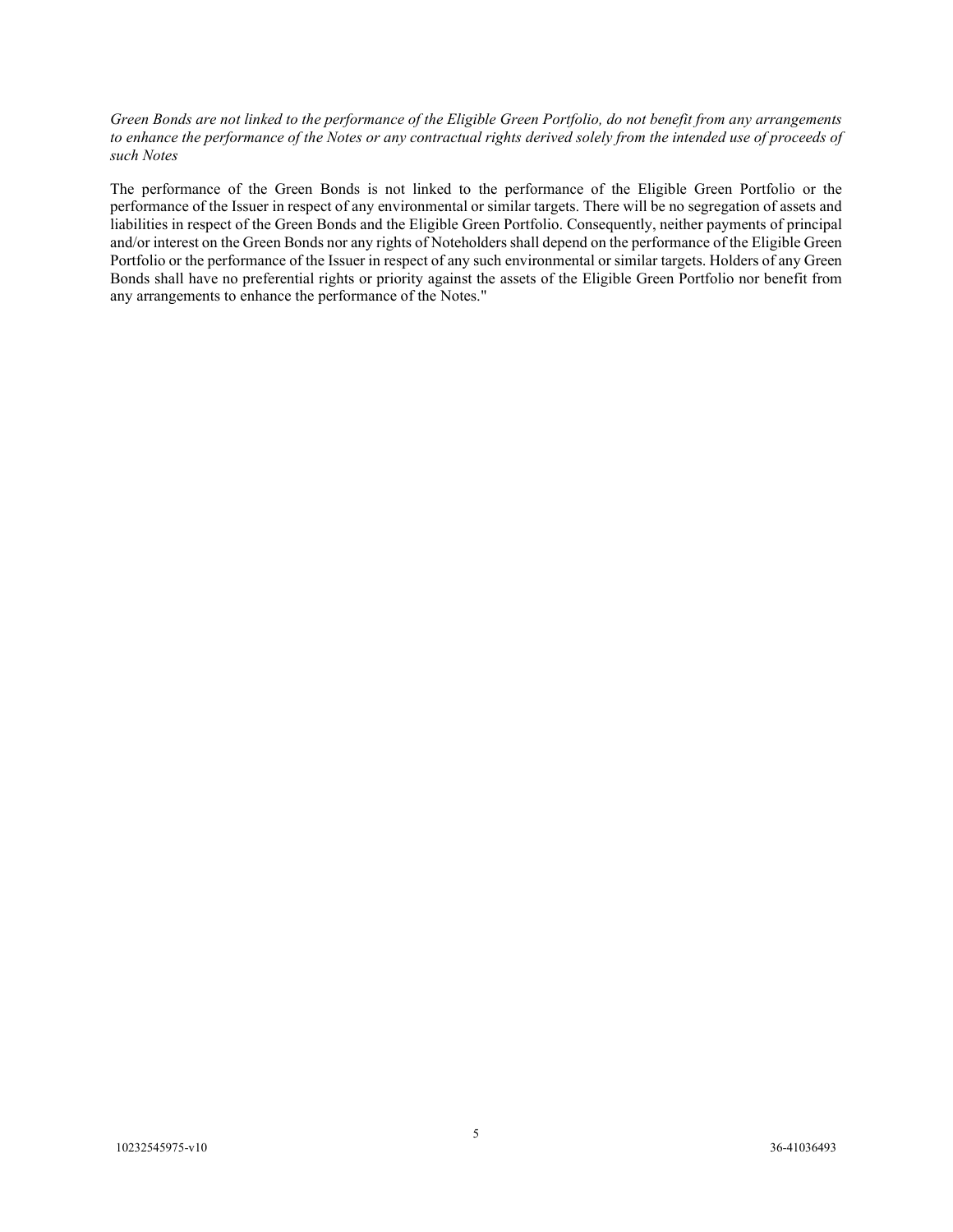# **IMPORTANT CONSIDERATIONS**

<span id="page-7-0"></span>The following paragraph shall be added at the end of the "Important Considerations" section on page 33 of the Base Prospectus:

#### "**Notes issued as Green Bonds**

Each prospective investor should have regard to the factors described in Green Bond Framework and the relevant information contained in this Base Prospectus and seek advice from their independent financial adviser or other professional adviser regarding its purchase of the Notes before deciding to invest.

None of the Dealers accepts any responsibility for any social, environmental and sustainability assessment of any Notes issued as Green Bonds or makes any representation or warranty or assurance whether such Notes will meet any investor expectations or requirements regarding such "green", "sustainable", "social" or similar labels. None of the Dealers is responsible for the use of proceeds for any Notes issued as Green Bonds, nor the impact or monitoring of such use of proceeds.

Sustainalytics has issued an independent opinion on the Green Bond Framework (the "**Second Party Opinion**"). The Second Party Opinion provides an opinion on certain environmental and related considerations and is not intended to address any credit, market or other aspects of an investment in any Notes, including without limitation market price, marketability, investor preference or suitability of any security. The Second Party Opinion is a statement of opinion, not a statement of fact. The Second Party Opinion is not, nor should be deemed to be, a recommendation by the Dealers or any other person to buy, sell or hold any Notes. No representation or assurance is given by the Dealers as to the suitability or reliability of the Second Party Opinion or any opinion or certification of any third party made available in connection with an issue of Notes issued as Green Bonds, nor is any such opinion or certification a recommendation by any Dealer to buy, sell or hold any such Notes and is current only as of the date it was issued.

As at the date of this Base Prospectus, the providers of such opinions and certifications are not subject to any specific regulatory or other regime or oversight. Prospective investors must determine for themselves the relevance of any such opinion or certification and/or the information contained therein. The Second Party Opinion and any other such opinion or certification does not form part of, nor is incorporated by reference in, this Base Prospectus.

In the event that any such Notes are listed or admitted to trading on a dedicated "green", "sustainable", "social" or other equivalently-labelled segment of a stock exchange or securities market, no representation or assurance is given that such listing or admission satisfies any present or future investment criteria or guidelines with which such investor is required, or intends, to comply. Furthermore, it should be noted that the criteria for any such listings or admission to trading may vary from one stock exchange or securities market to another. No representation or assurance is given or made by that any such listing or admission to trading will be obtained in respect of any such Notes or that any such listing or admission to trading will be maintained during the life of the Notes."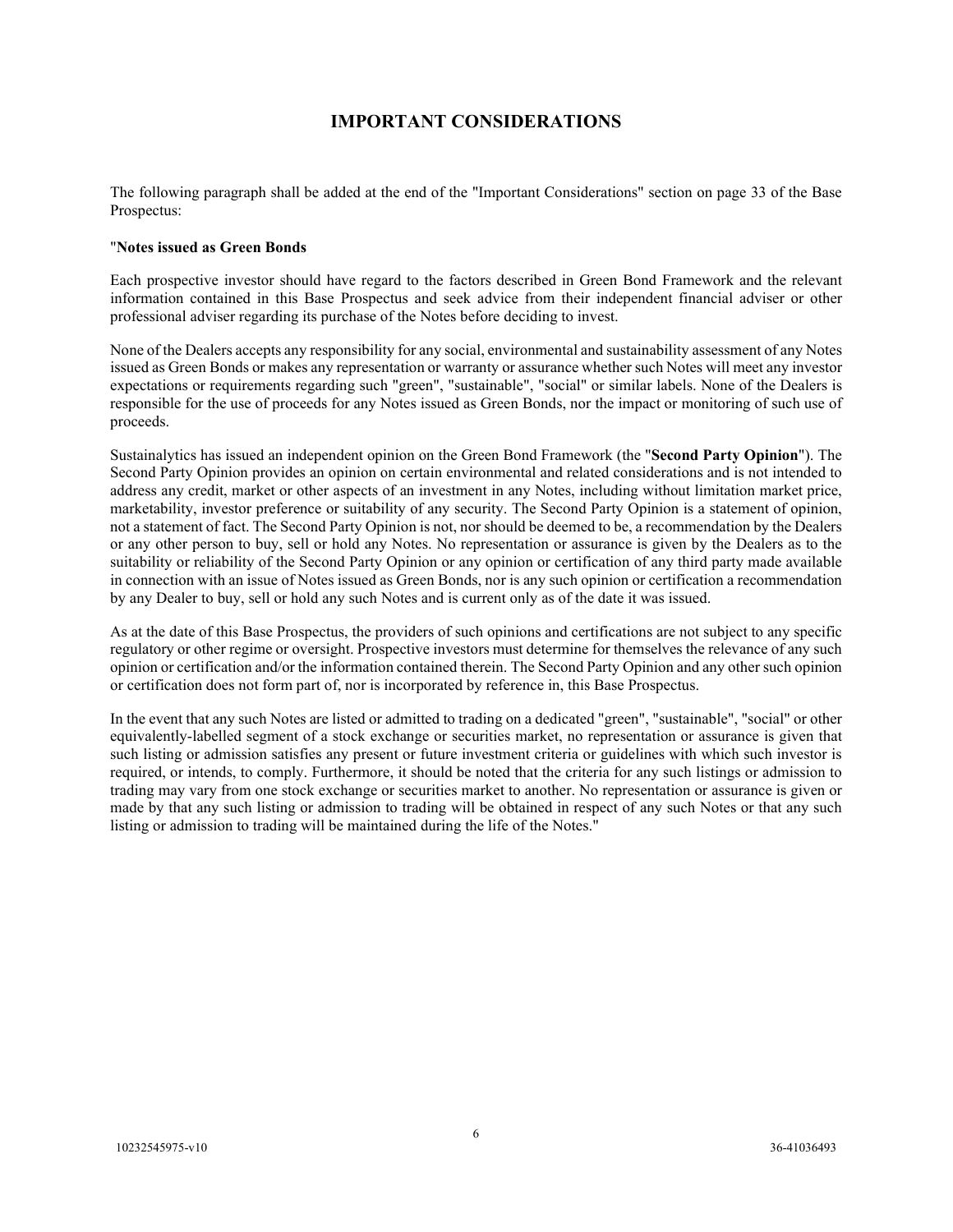## **USE OF PROCEEDS**

The "Use of Proceeds" section appearing on page 93 of the Base Prospectus is hereby deleted and replaced by the following:

<span id="page-8-0"></span>"The net proceeds of each issue of Notes will be applied:

- (a) for the general financing purposes of the Issuer and its consolidated subsidiaries;
- (b) to finance or refinance loans and lease contracts for (i) vehicles with zero tailpipe emissions ("**Eligible Vehicles**") and (ii) a selected pool of charging infrastructure for electric vehicles ("**Eligible Infrastructure**") (together, the "**Eligible Green Portfolio**") as further described in the Issuer's Green Bond Framework dated 30 May 2022 (as amended or supplemented from time to time) (the "**Green Bond Framework**") available on the website of the Issuer [\(https://www.mobilize-fs.com/en/finance/green-bonds\)](https://www.mobilize-fs.com/en/finance/green-bonds)[1](#page-8-1) ("**Green Bonds**"); or
- (c) to finance any other particular identified use of proceeds, as stated in Part B, Item 5 of the applicable Final Terms.

With respect to (b) above, the Green Bond Framework describes the Eligible Green Portfolio to which an amount equal to the net proceeds of an issuance of Notes may be allocated. The Green Bond Framework has been prepared by RCI Banque in accordance with the Green Bond Principles published by the International Capital Market Association (ICMA) (as may be further updated) (the "**Principles**"). For each issuance of Green Bonds, the Issuer will comply with the following four core components of the Principles: (i) the description of the use of proceeds of the Green Bonds, (ii) the disclosure of its process for project evaluation and selection, (iii) the management of the proceeds of the Green Bonds and (iv) regular reporting on such use of proceeds.

The Issuer also applies the recommendation to use the services of an independent external second opinion provider (the "**Second Party Opinion**"). A Second Party Opinion has been obtained on the Green Bond Framework from the Second Party Opinion provider Sustainalytics, assessing the sustainability of the Green Bond Framework and its alignment with the Principles. It is available on the website of the Issuer [\(https://www.mobilize](https://www.mobilize-fs.com/en/finance/green-bonds) $fs.com/en/finance/green-bonds)<sup>2</sup>$  $fs.com/en/finance/green-bonds)<sup>2</sup>$  $fs.com/en/finance/green-bonds)<sup>2</sup>$  $fs.com/en/finance/green-bonds)<sup>2</sup>$  and, for the avoidance of doubt, does not form part of, and shall not be incorporated in, this Base Prospectus. Any amendment to such Second Party Opinion, or any new Second Party Opinion, to be provided following an amendment to the Green Bond Framework, the publication of a new Green Bond Framework or in application of any new legislation or regulation, will be made available on the Issuer's website."

<span id="page-8-1"></span><sup>&</sup>lt;sup>1</sup> French translation is available on the Issuer's website [\(https://www.mobilize-fs.com/fr/finance/green-bonds\)](https://www.mobilize-fs.com/fr/finance/green-bonds). <sup>2</sup> French translation is available on the Issuer's website (https://www.mobilize-fs.com/fr/finance/green-b

<span id="page-8-2"></span>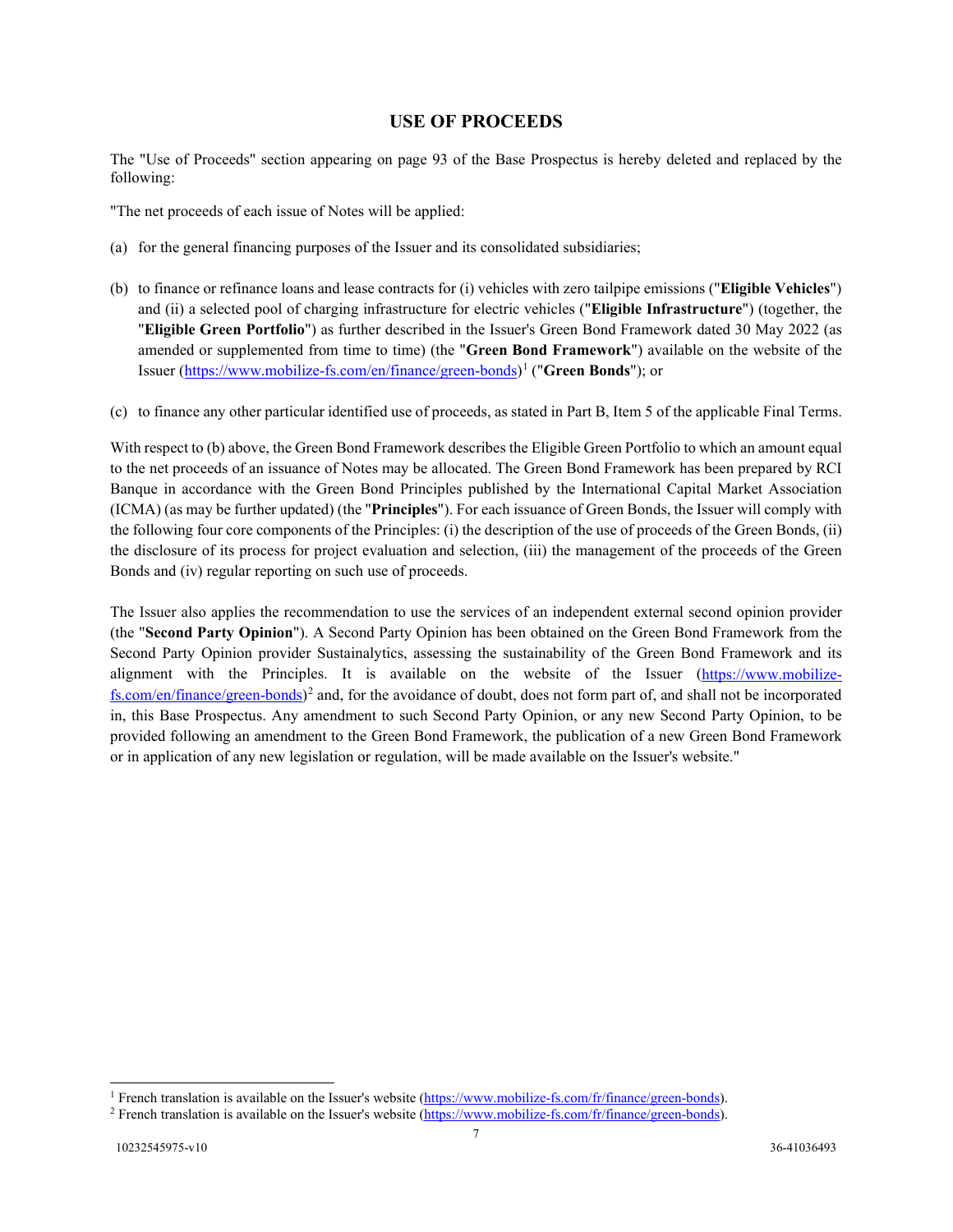# **DESCRIPTION OF RCI BANQUE AND THE RCI BANQUE GROUP**

The following text shall be added at the end of the sub-section "Recent Developments" in the "Description of RCI Banque and the RCI Banque Group" section on page 103 of the Base Prospectus:

### <span id="page-9-0"></span>"**14. Press release dated 10 May 2022**

## **RCI BANK AND SERVICES BECOMES MOBILIZE FINANCIAL SERVICES, A UNIQUE COMMERCIAL BRAND TO MEET ALL CUSTOMERS CAR-RELATED AND MOBILITY NEEDS**

- **On the occasion of Mobilize's first Capital Market Day, RCI Bank and Services announces its change of commercial brand: Mobilize Financial Services.**
- **Mobilize Financial Services will be the brand reference, to meet the car-related mobility needs of customers' new lifestyles, worldwide.**
- **In line with its purpose of creating sustainable mobility for all, Mobilize Financial Services will continue to develop a full range of services to accelerate the transition to new, greener mobility.**

"*Today, RCI Bank and Services is reaching a new milestone in the development of its activities with Mobilize, by becoming Mobilize Financial Services, the brand reference for all car-related usage-based mobility needs. We will leverage our 100 years of expertise and our best-in-class customer satisfaction, to support Mobilize's growth in the retail customers and fleet segments. As such, Mobilize Financial Services will accelerate in operating lease, insurance and payments, while easing access to a greener and more sustainable mobility for all our customers, in line with our purpose.*" says João Leandro, CEO of Mobilize Financial Services.

## **MOBILIZE FINANCIAL SERVICES, A UNIQUE COMMERCIAL BRAND, TO SUPPORT MOBILIZE'S DEVELOPMENT AND MEET CUSTOMERS' NEW LIFESTYLES**

As the automotive industry undergoes major changes, the strengthening of links between Mobilize and Mobilize Financial Services allows Renault Group's strategy to go beyond the automotive industry thanks to a "vehicle as a service" model

To support Mobilize's development, Mobilize Financial and Services will leverage its 100 years of expertise, its commercial and financial performance, and its regular contacts with more than 4 million customers, whose satisfaction is constantly increasing<sup>[3](#page-9-1)</sup>. Mobilize Financial Services will offer more innovative services and digital experiences which will allow customers to reduce their usage cost while accessing a greener mobility.

Mobilize Financial Services will be the brand reference for the customers of the Renault Group's brands - Renault, Dacia, Alpine and Mobilize - who are looking for a complete range of services related to the usage of the car. Nissan customers will also benefit from the same quality of offers, through the Nissan Financial Services brand.

The deployment of the Mobilize Financial Services commercial brand will be progressive in the countries of implementation of the group, starting with its main markets by the end of 2022.

## **MOBILIZE FINANCIAL SERVICES TO EXPAND IN THE RETAIL CUSTOMERS AND FLEET SEGMENTS**

This change of commercial brand is backed by 3 ambitious objectives to provide offers adapted to our customers' new usages, as well as the massive arrival of electric and connected vehicles. Mobilize Financial Services will finance more vehicles, over longer periods, while creating more value.

<span id="page-9-1"></span> $3$  The group reached a record level of customer satisfaction in 2021, with a Net Promoter Score of +53 points up by 6 points.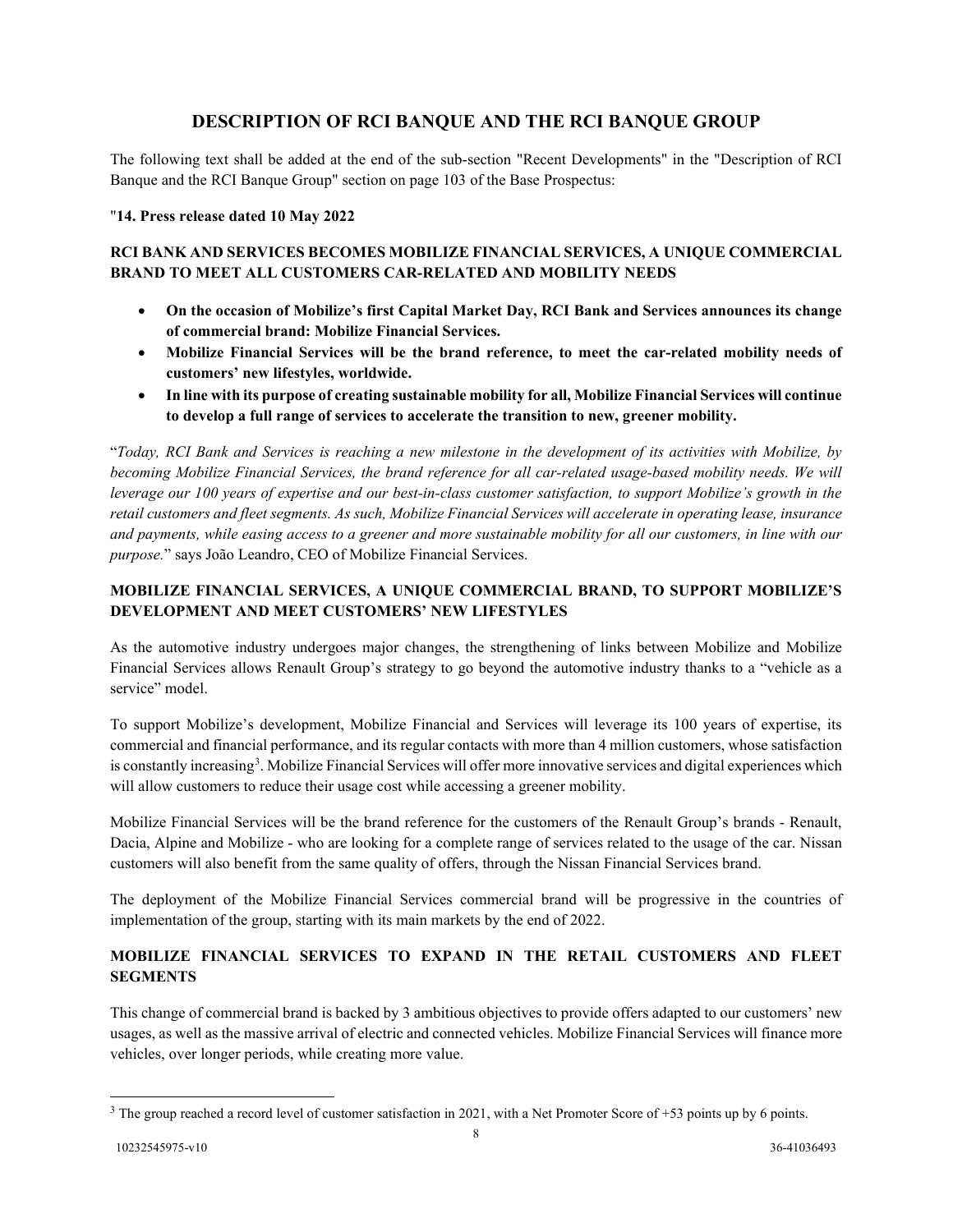### **1. Develop operating lease and car subscription offers**

Mobilize Financial Services will accelerate the roll-out of operating lease offers in its main markets, in partnership with its dealer network. The goal of Mobilize Financial Services is to benefit from the growth of more than 80%<sup>[4](#page-10-0)</sup> of the operating leasing market and to reach a fleet size of 1 million vehicles by 2030.

Mobilize Financial Services will develop new subscription offers based on the skills of Bipi, acquired in 2021. This will help to reach 200,000 subscriptions by 2030 in the main European markets.

## **2. Expand the used vehicle segment by optimizing its financing through the entire life cycle**

At the same time, Mobilize Financial Services will accelerate its used vehicle financing activity by focusing on the entire life cycle and offering an integrated service, refurbishing, and remarketing journey. Mobilize Financial Services plans to triple its used vehicle new financings to 10 billion euros by 2030.

### **3. Offer disruptive services focusing on car insurance and payments**

To support the shift from ownership to usage, Mobilize Financial Services will expand its range of services around two main areas: innovative car insurance, by leveraging the connectivity of vehicles to launch usage-based insurance products; and the creation of Mobilize Pay, a subsidiary responsible for designing a payment ecosystem around the car. Mobilize Pay will launch a new eco-friendly credit card developed with Visa, which can also be used for charging electric vehicles. Mobilize Financial Services aims to reach 3.6 million contracts for its car insurance business and 1 million for its payment business by 2030."

<span id="page-10-0"></span><sup>4</sup> Source: NV Market Evolution – Deloitte G5 Europe/RCI Bank and Services.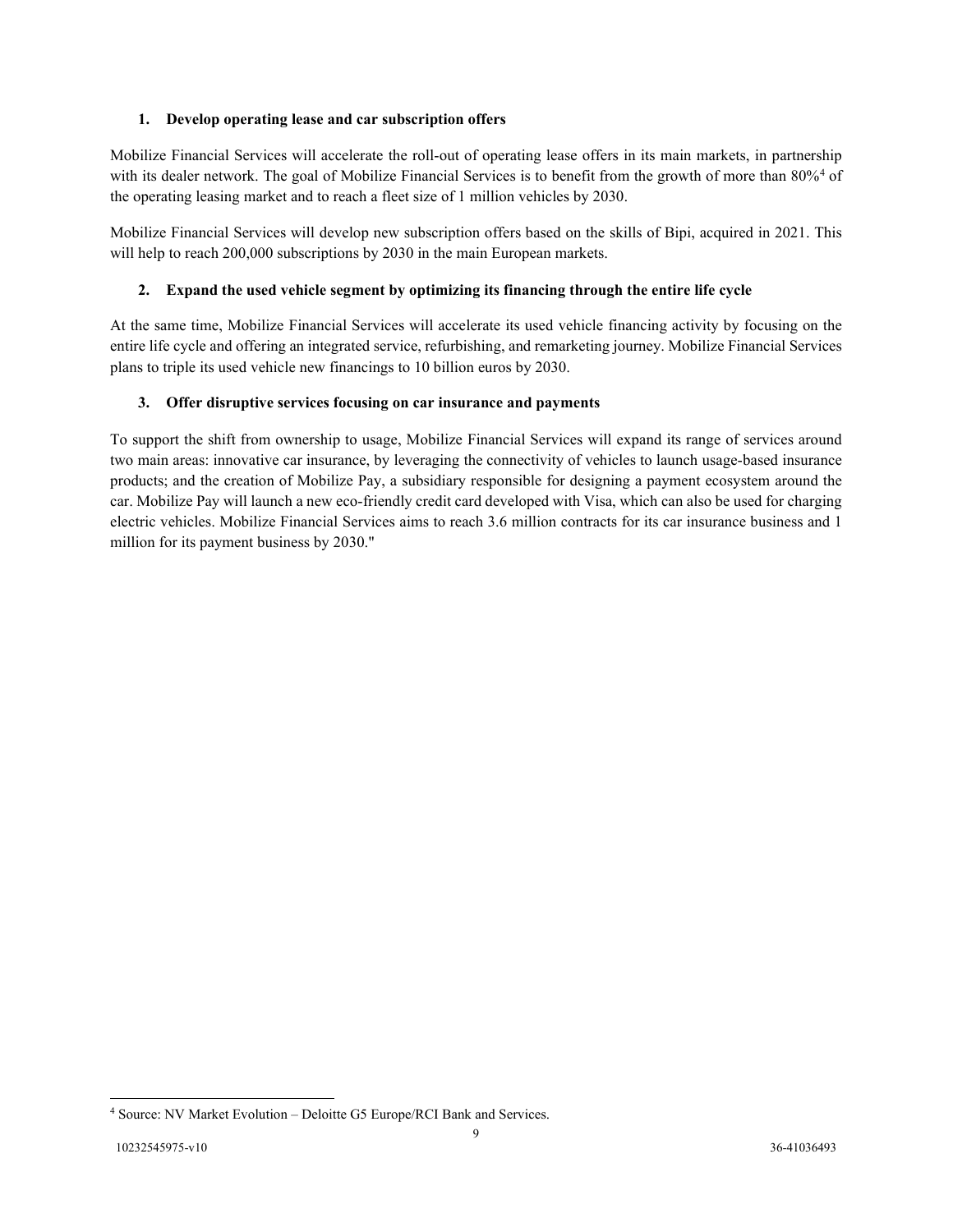# **APPLICABLE FINAL TERMS IN CONNECTION WITH ISSUES OF NOTES WITH A DENOMINATION OF LESS THAN EUR 100,000**

<span id="page-11-0"></span>Item 5 (*Reasons for the offer, estimated net proceeds and total expenses*) of Part B (*Other information*) of the "Applicable Final Terms in connection with Issues of Notes with a Denomination of less than EUR 100,000" section appearing on page 117 of the Base Prospectus is deleted and replaced with the following:

### "**5. REASONS FOR THE OFFER, ESTIMATED NET PROCEEDS AND TOTAL EXPENSES**

| $[(i)]$ [Reasons for the offer:     | [General financing purposes of the Issuer and its<br>consolidated subsidiaries.]/[•]                                                                                                                                                                                                                                                                                                                                                               |
|-------------------------------------|----------------------------------------------------------------------------------------------------------------------------------------------------------------------------------------------------------------------------------------------------------------------------------------------------------------------------------------------------------------------------------------------------------------------------------------------------|
|                                     | The net proceeds of the Notes will be used by the Issuer<br>to finance of refinance loans and lease contracts for<br>Eligible Vehicles and Eligible Infrastructure which are<br>part of the Eligible Green Portfolio, as further described<br>in the Green Bond Framework dated 30 May 2022 which<br>the website of the Issuer<br>available<br>on<br><i>is</i><br>(https://www.mobilize-fs.com/en/finance/green-<br>$\text{bonds}$ <sup>5</sup> .] |
|                                     | (If reasons for offer to the public or for the admission to<br>trading different to the "Use of Proceeds" wording in<br>Base Prospectus, will need to include those reasons<br>here.)                                                                                                                                                                                                                                                              |
| $[(ii)]$ Estimated net proceeds:    | $[\cdot]$                                                                                                                                                                                                                                                                                                                                                                                                                                          |
|                                     | (If proceeds are intended for more than one use will need<br>to split out and present in order of priority. If proceeds<br>insufficient to fund all proposed uses state amount and<br>sources of other funding.)                                                                                                                                                                                                                                   |
| $[(iii)]$ Estimated total expenses: | $[\cdot]$                                                                                                                                                                                                                                                                                                                                                                                                                                          |
|                                     | [Include breakdown of expenses]"                                                                                                                                                                                                                                                                                                                                                                                                                   |

<span id="page-11-1"></span><sup>5</sup> French translation is available on the Issuer's website [\(https://www.mobilize-fs.com/fr/finance/green-bonds\)](https://www.mobilize-fs.com/fr/finance/green-bonds).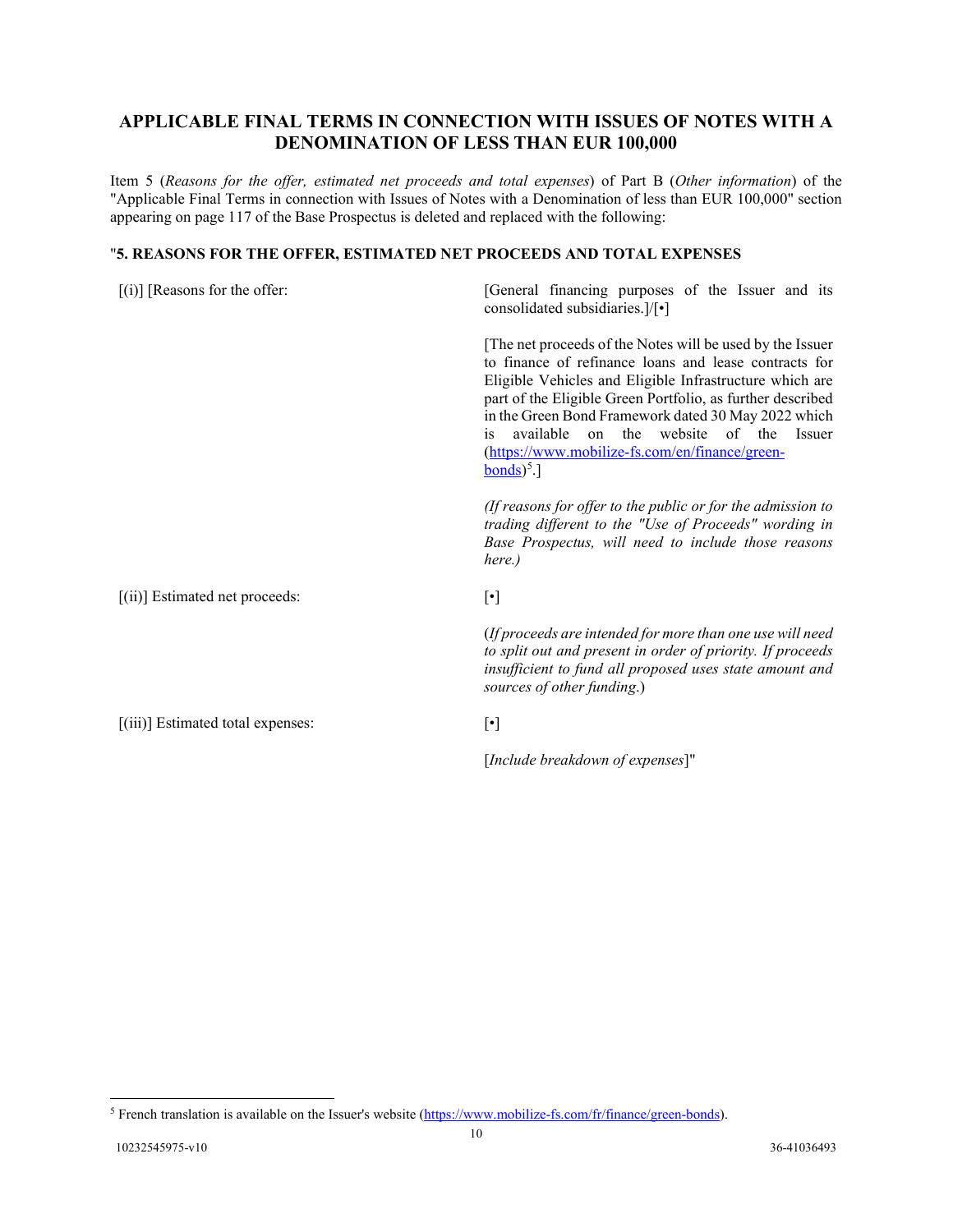# **APPLICABLE FINAL TERMS IN CONNECTION WITH ISSUES OF NOTES WITH A DENOMINATION OF AT LEAST EUR 100,000**

<span id="page-12-0"></span>Item 5 (*Reasons for the offer, estimated net proceeds and total expenses*) of Part B (*Other information*) of the "Applicable Final Terms in connection with Issues of Notes with a Denomination of at least EUR 100,000" section appearing on page 135 of the Base Prospectus is deleted and replaced with the following:

### "**5. REASONS FOR THE OFFER, ESTIMATED NET PROCEEDS AND TOTAL EXPENSES**

| $[(i)]$ [Reasons for the offer:   | [General financing purposes of the Issuer and its<br>consolidated subsidiaries.]/[•]                                                                                                                                                                                                                                                                                                                                                                            |
|-----------------------------------|-----------------------------------------------------------------------------------------------------------------------------------------------------------------------------------------------------------------------------------------------------------------------------------------------------------------------------------------------------------------------------------------------------------------------------------------------------------------|
|                                   | [The net proceeds of the Notes will be used by the Issuer<br>to finance of refinance loans and lease contracts for<br>Eligible Vehicles and Eligible Infrastructure which are<br>part of the Eligible Green Portfolio, as further described<br>in the Green Bond Framework dated 30 May 2022 which<br>website of the<br>available<br>the<br><b>Issuer</b><br>on<br>$\overline{1}S$<br>(https://www.mobilize-fs.com/en/finance/green-<br>$bonds$ <sup>6</sup> .] |
|                                   | (If reasons for the admission to trading are different to<br>the "Use of Proceeds" wording in Base Prospectus, will<br>need to include those reasons here.)                                                                                                                                                                                                                                                                                                     |
| $[(ii)]$ Estimated net proceeds:  | $[\cdot]$                                                                                                                                                                                                                                                                                                                                                                                                                                                       |
|                                   | (If proceeds are intended for more than one use will need<br>to split out and present in order of priority. If proceeds<br>insufficient to fund all proposed uses state amount and<br>sources of other funding.)                                                                                                                                                                                                                                                |
| [(iii)] Estimated total expenses: | $[\cdot]$                                                                                                                                                                                                                                                                                                                                                                                                                                                       |
|                                   | [Include breakdown of expenses]"                                                                                                                                                                                                                                                                                                                                                                                                                                |

<span id="page-12-1"></span><sup>6</sup> French translation is available on the Issuer's website [\(https://www.mobilize-fs.com/fr/finance/green-bonds\)](https://www.mobilize-fs.com/fr/finance/green-bonds).